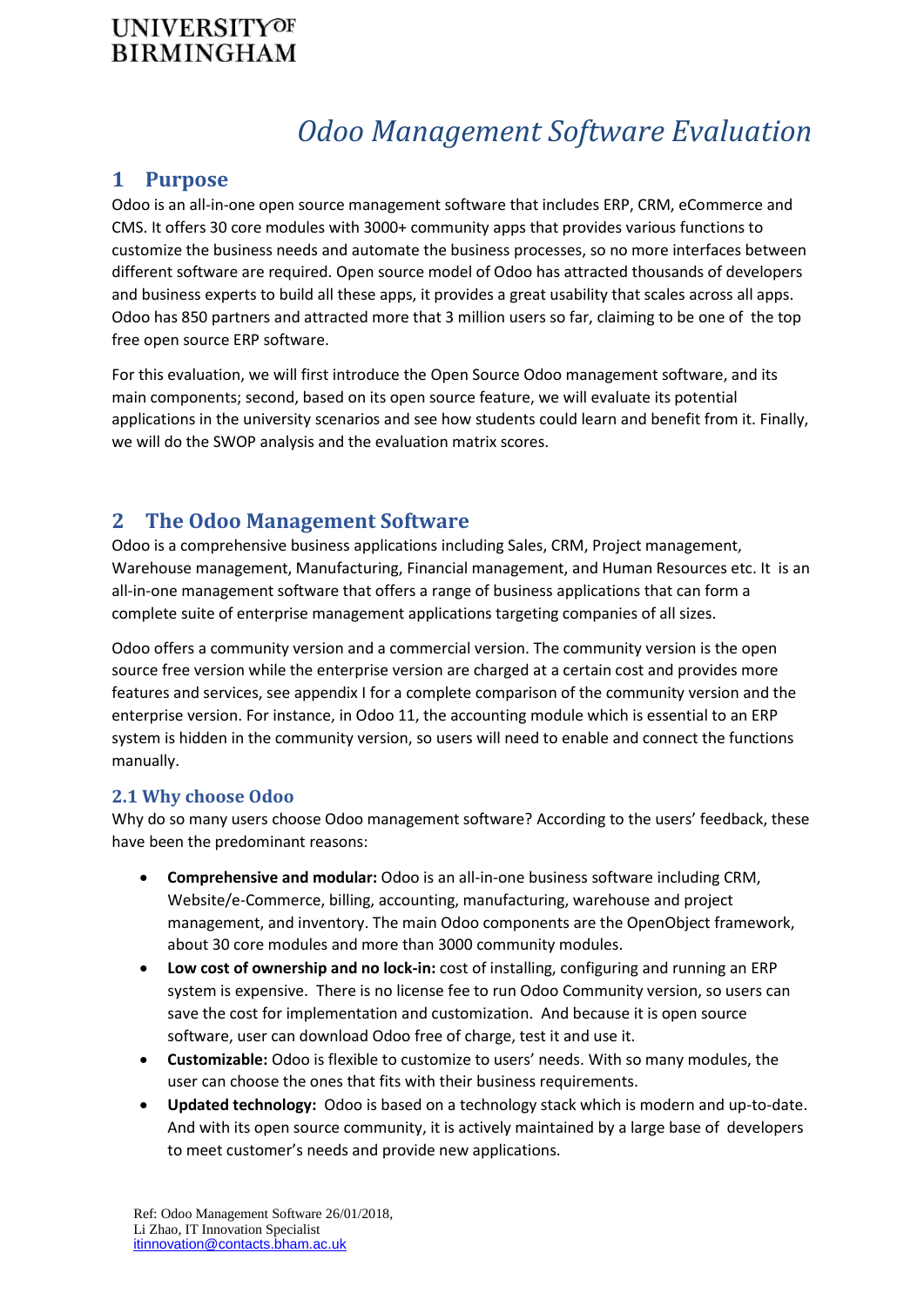#### **2.2 Odoo Installation**

Odoo has two editions: the community and the enterprise version. The enterprise version is available as Software-as-a-Service and accessing the source code is restricted to enterprise customers and partners. The community version is freely available to anyone.

There are multiple ways to install Odoo.

- Online: Odoo provides an online demo instance, which is very useful to get a quick idea of the product. The enterprise Saas version is also online, which provides 15 days free trial, after that user will need to purchase the applications through subscription.
- Source installation: Odoo provides packaged installer for both the community and enterprise versions. It allows multiple running Odoo versions on the same machine, which is helpful for developing modules and can be used a base for production deployment.
- Docker: Odoo also support docker image. Docker is a tool designed to make it easier to create, deploy and run applications by using containers.

#### **2.3 Odoo Features**

Odoo covers all sorts of business operations, from project management, CRM, and HR to inventory control and omnichannel sales. As an all in one business management solution, the table below listed the three major features from Business Management, Customer Relationship Management and Enterprise Resource Planning three perspectives:

| <b>Business Management Features:</b>             |                                     |                                    |  |  |  |  |
|--------------------------------------------------|-------------------------------------|------------------------------------|--|--|--|--|
| Billing & Invoicing                              | <b>CRM</b>                          | <b>Employee Management</b>         |  |  |  |  |
| <b>Financial Management</b>                      | <b>Inventory Management</b>         | <b>Marketing Management</b>        |  |  |  |  |
| Point of Sale (POS)                              | Time&Expense Tracking<br>Purchasing |                                    |  |  |  |  |
| <b>Training Management</b>                       | Vendor Management                   |                                    |  |  |  |  |
| <b>Customer Relationship Management Features</b> |                                     |                                    |  |  |  |  |
| Call Logging                                     | <b>Product Catalog</b>              | <b>Contact Management</b>          |  |  |  |  |
| <b>Project Management</b>                        | <b>Customer Support</b>             | Quotes/Proposals                   |  |  |  |  |
| <b>Lead Scoring</b>                              | <b>Referral Tracking</b>            | List Management                    |  |  |  |  |
| <b>Marketing Automation</b>                      | <b>Territory Management</b>         |                                    |  |  |  |  |
| <b>Enterprise Resource Planning Features</b>     |                                     |                                    |  |  |  |  |
| <b>Accounting Management</b>                     | <b>Inventory Management</b>         | <b>CRM</b>                         |  |  |  |  |
| <b>Project Management</b>                        | Dashboard                           | Purchasing                         |  |  |  |  |
| <b>Distribution Management</b>                   | Sales Management                    | <b>Enterprise Asset Management</b> |  |  |  |  |
| <b>Supply Chain Management</b>                   | <b>Financial Management</b>         | <b>Warehouse Management</b>        |  |  |  |  |
| <b>HR Management</b>                             |                                     |                                    |  |  |  |  |

#### Table 1 Odoo Features

All these features are implemented through various Odoo applications. Odoo has diversified applications from sales, operations, productivity tools, website tools, Odoo Studio and also many third party applications. For example, users can easily build an online retail website with eCommerce and the website builder. Figure 1 below listed the major applications.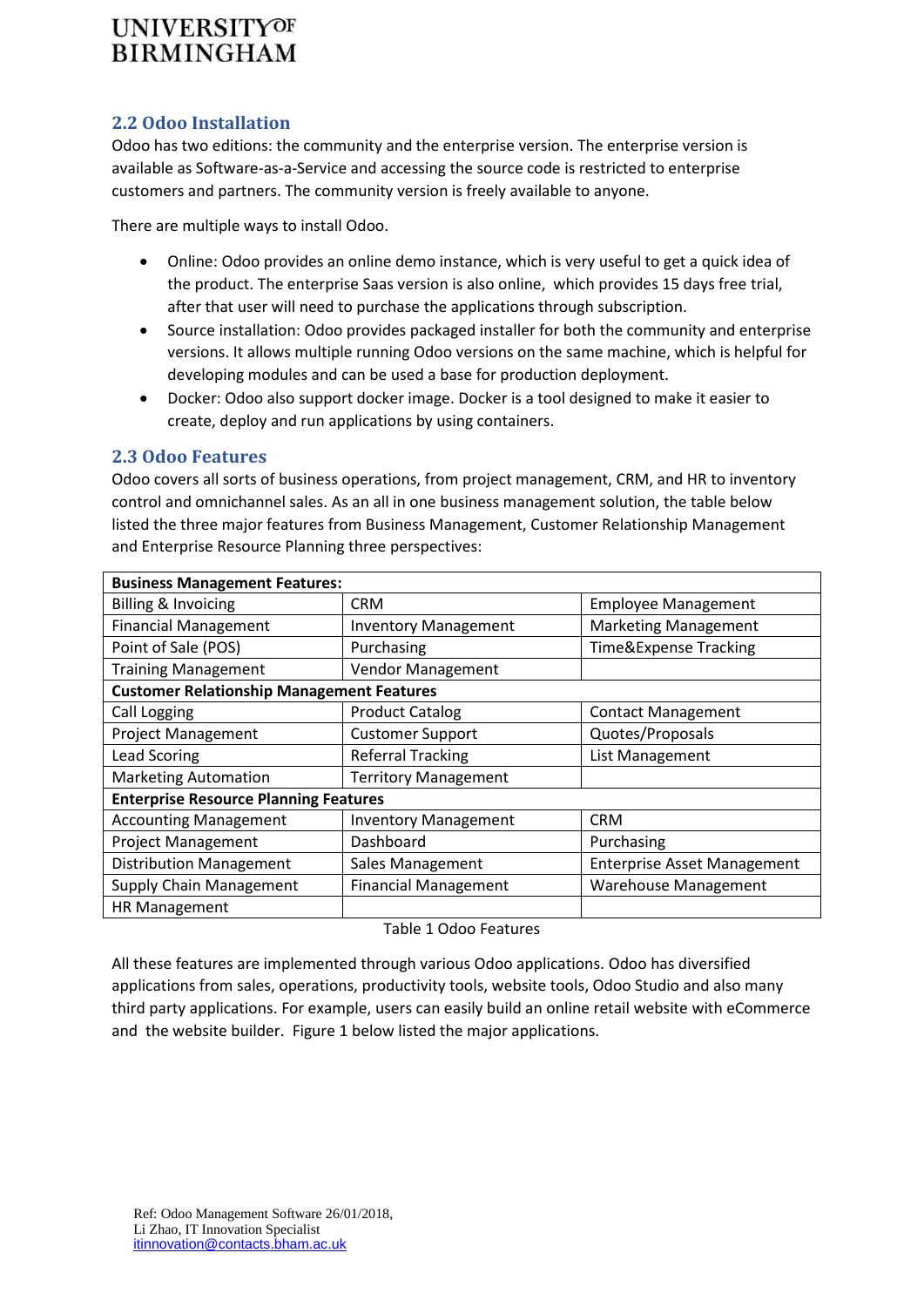|                             |                           |   | SOS                       |               |                             |  |
|-----------------------------|---------------------------|---|---------------------------|---------------|-----------------------------|--|
| Websites                    | <b>Sales</b>              |   | <b>Operations</b>         |               | <b>Productivity Tools</b>   |  |
| Build great user experience | Boost your success rate   |   | It's all about efficiency |               | Great Tools = Happy People  |  |
| <b>Website Builder</b>      | Sales                     |   | Accounting                |               | Communication               |  |
| eCommerce                   | <b>CRM</b>                |   | Project                   |               | Timesheet                   |  |
| <b>Blogs</b>                | Invoicing                 |   | <b>Human Resources</b>    | $\rightarrow$ | <b>Email Marketing</b>      |  |
| Forums                      | Point of Sale             | ⋋ | Inventory                 |               | Events                      |  |
| Slides                      | Subscriptions             |   | <b>Purchase</b>           |               | Survey                      |  |
| Live Chat                   | Sign                      |   | Manufacturing             | ゝ             | Appointments                |  |
|                             |                           |   | Helpdesk                  |               | <b>Marketing Automation</b> |  |
|                             |                           |   |                           |               |                             |  |
|                             | <b>O</b> Third party apps |   | ✔ Odoo Studio Naw         |               |                             |  |



### **2.4 Odoo Application Scenarios**

A predominant benefit of the Odoo business management solution is its highly modular feature. There are over 1000 modules to start with, and the user is free to add more while using it. So user can start from basic implementation, gradually extend the applications as the needs growing.

Odoo Website Builder can be a suitable starting point for online business. With the Odoo Website builder, customer just need to drag and drop the components, add text and images, a very professional looking website can be made with limited IT knowledge. Besides, customers can always add more features as it grows. There are different ways to extend the website, to integrate with other Odoo application such as eCommerce, eBay and Event, it could be an online shop; add Blogs, Forums, Q&A, it can be a complete content management system. Odoo is so diversified to suit different business needs.

### **2.5 Odoo Pricing**

Odoo community version is free to download with limited functionalities and support, users need to install, configure, customize, update and manage the platform with self service.

Odoo enterprise version offers different level of pricing plan. It starts from 15 days free trial, the first app is free for customers, then there is a subscription fee per user per month per app, table 2 lists the different levels of the price plan. The fee varies quite a bit according to each application, the CRM application costs 16 euro per month per user, while the extra integration with Ebay module costs 64 euro per month per user. However, users have the flexibility to expand the application as the needs grow, which means they can always start from the basic functionalities first. Odoo enterprise, although starts with a free trial, the cost can grow quite high. For instance, for a 50 users' subscription of CRM, Invoicing, Sales, Website, eCommerce, Point of Sale, Accountging and Inventory, total seven applications, the annual subscription fee is €12,144 for new customer.

| Free Plan                                                      | Online - $E22$ /user/month/app                                                                                                                               |
|----------------------------------------------------------------|--------------------------------------------------------------------------------------------------------------------------------------------------------------|
| 1 App<br>Hosting<br>Cloud<br>or<br>on-<br>$\bullet$<br>premise | More than 1 app<br>Pay as You Grow<br>Cloud Hosting or on-premise<br>Implementation service available<br>$\bullet$<br>separately<br>Customization<br>Support |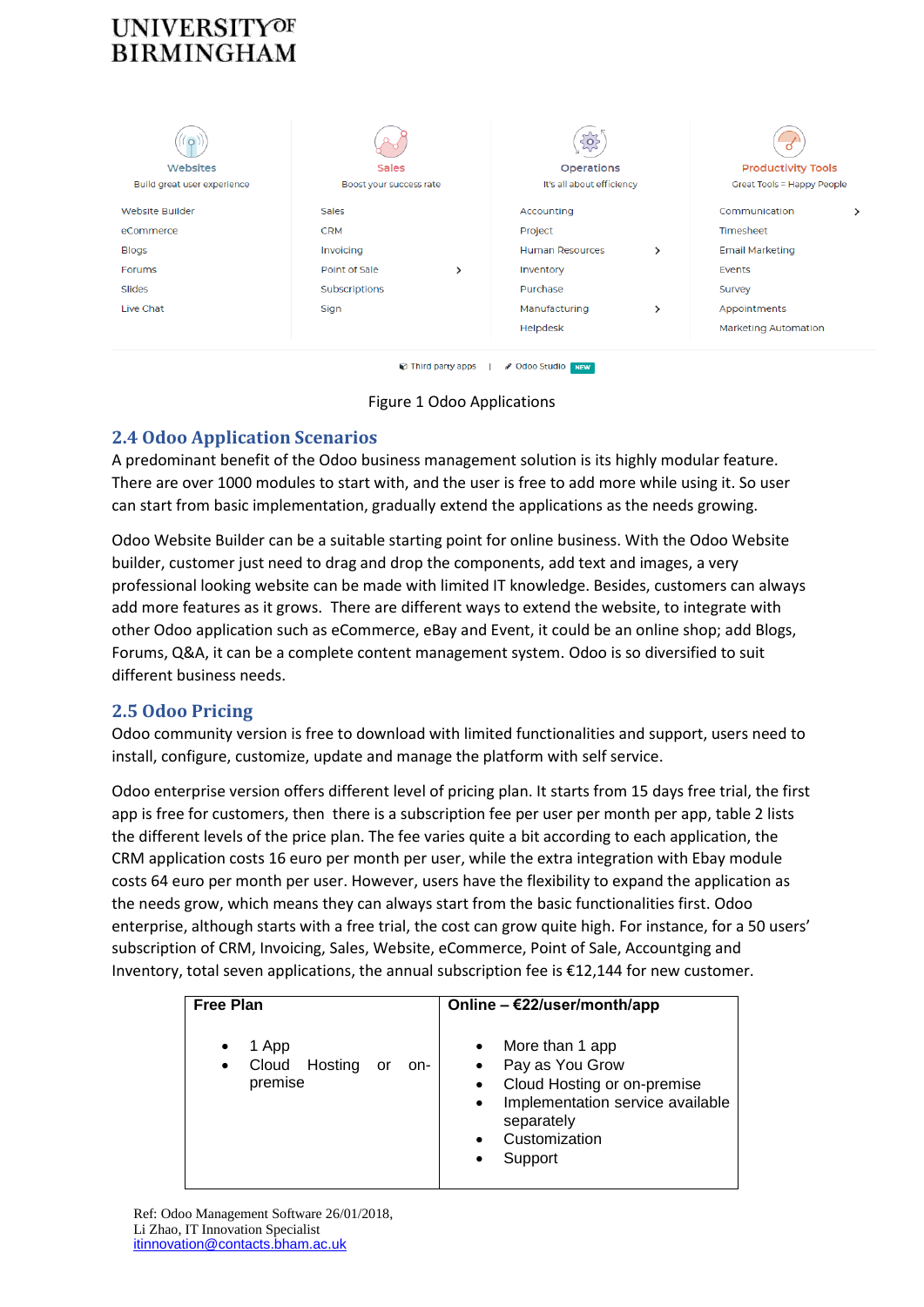#### Table 2. Odoo Price Plan

Odoo also provides implementation services for customers, which include 4 different levels of implementation packages: Basic, Standard, Custom and Pro. The priced are mainly decided by how complex the system is and how long the implementation time will be, together with whether any specialized customization and development are needed. The prices range between € 3100.00 and €19800.00. There is also a 30 percent discount for new customers.

# **3 Impact on Organisation**

Odoo is an all-in-one business management application. As we have discussed in the previous section, it is highly modular and it suits all kinds of business needs. Because of the per application per user per month subscription module, the cost of using Odoo will be quite expensive as more Odoo applications adopted and the growing number of users. Being a university with 6000+ employees, it doesn't work out economically and effectively to use Odoo as an overall business management application for the university. However, Odoo's wide choices of the applications will be useful for some smaller scale business management applications.

 The small scale of business management applications, e.g. annual leave management: within IT Services, we still use paper based annual leave sheet. It is possible to use the Odoo leave management application to build an annual leave management software for the internal use of IT Services. It will help to keep track of the vacation days taken by each employee. Employees enter their requests and managers approve and validate them. Managers will get a view of their whole team leave in one complete view, to keep the team well organized and to easily forecast the distribution of tasks during the absence of their members.

Using Odoo to develop smaller scale business management applications, there are two major benefits as the following:

- Efficient: Odoo applications are already developed, so they will save a lot of time and resources for development. The active open source community also provides a huge knowledge database and support. Odoo is highly modular, and flexible to extend.
- Economical: the cost of using Odoo in smaller scale and targeted area is very cheap, as the first app is free for customers.

Odoo also has an education programme [\(https://www.odoo.com/page/education-program\)](https://www.odoo.com/page/education-program). It is free for teachers and students with unlimited database, apps and users. Teachers simply need to create an instance – set up a sample company, publish the course – share the company set up and training course, share with the students – students can learn the real operation and launch their own instance too. Odoo Education provides the real hand-on experience in business management software, and there are over 300 teachers already use Odoo in their teaching. Odoo Education could be used as a real business management software example in teaching business operation, logistics and business management subjects etc.. There is one thing needed to be noted for Odoo Education, it can only use for educational purpose, and the databases are limited to 10 months. 10 months after the creation of a database, it will be erased automatically. Odoo community version is an open source software, so students with technical backgrounds can also benefit from the Odoo community version by installing, customizing and developing for the Odoo community version.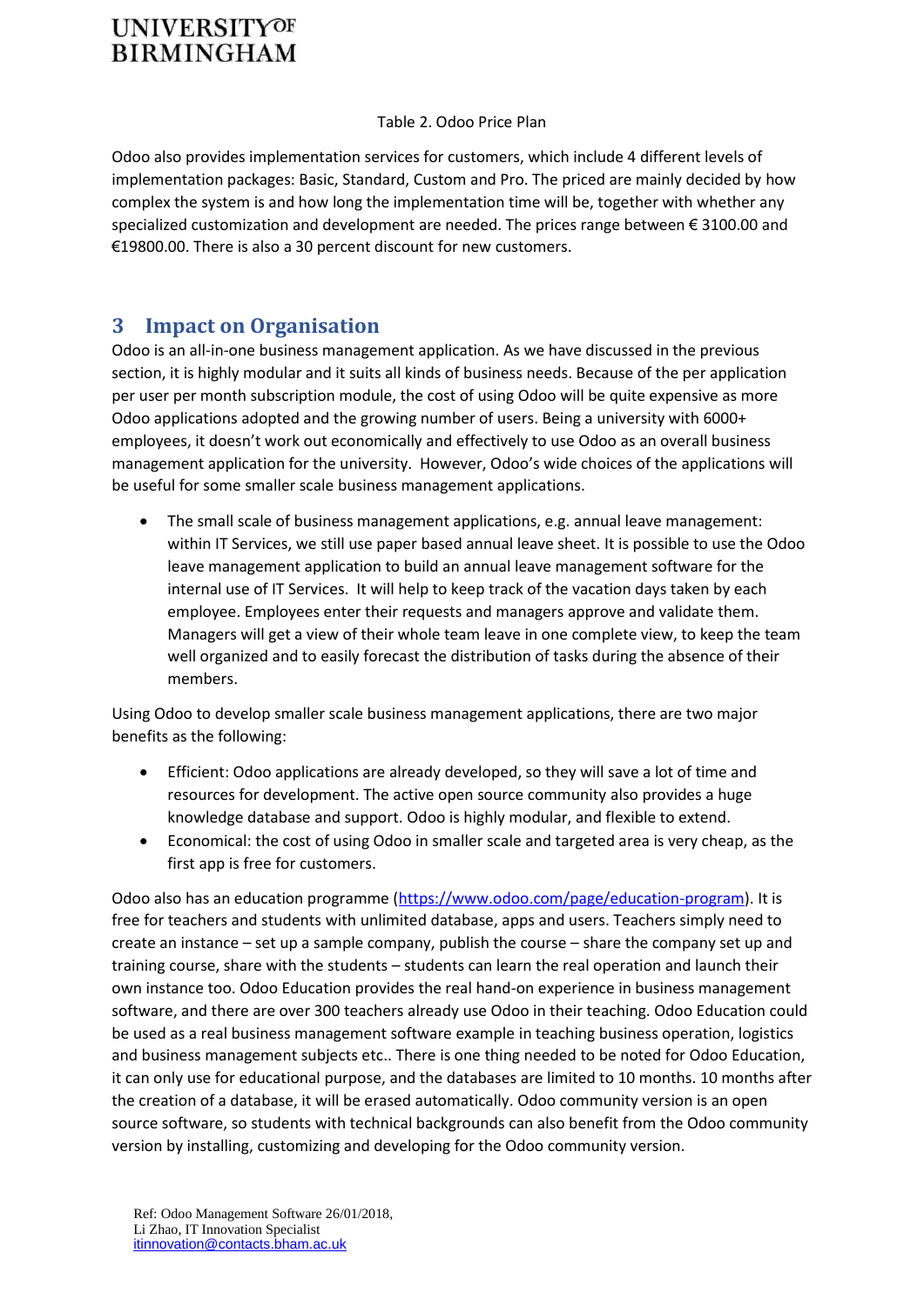### 3.1 **SWOT Analysis**

### **STRENGTHS OPPORTUNITIES**

- $\triangleright$  covers all sorts of business operations. from project management, CRM, and HR to inventory control and omnichannel sales
- $\triangleright$  highly modular: there are over 1000 modules to start with, and the user is free to add more while using it
- $\triangleright$  lowering total cost of ownership: start with the core functions and add more as the needs grow
- $\triangleright$  Flexibility to tailor the system to the organization's needs, and keep pace with the alterations in the business process
- $\triangleright$  Online community support seems mature and well listed

- $\triangleright$  Open source ERP system, there are 850 partners and attracted more that 3 million users so far
- $\triangleright$  One of the top providers for free open source ERP
- $\triangleright$  Free education version to attract more users and developers
- $\triangleright$  Allow users with limited development knowledge to quickly build fully functioning applications
- $\triangleright$  Increase development teams productivity & project delivery times

### **WEAKNESSES THREATS**

- $\triangleright$  Although designed to be relatively easy to use, there is a steep learning curve to integrate and customerize the system
- $\triangleright$  Documentation needs improvement. Most documents and answers are not centralized but scattered between Youtube, and Odoo Community and GitHub although they have been building a training portal
- $\triangleright$  May not be suitable for developing medium to large scale web projects
- $\triangleright$  Upgrading to new versions is painful
- $\triangleright$  Sometimes data structure seems to change from version to version and this may become confusing for the user, specially when functionalities are being impacted at the same time
- $\triangleright$  Support is very hard to get, although Odoo is growing this area

- $\triangleright$  Dedicated resource for developing and adopting Odoo
- $\triangleright$  Comprehensive commercial ERP solutions from Oracle, SAP etc.
- $\triangleright$  Competition from other open source ERP providers
- $\triangleright$  Only trained developers/users would be able to integrate and customerize Odoo applications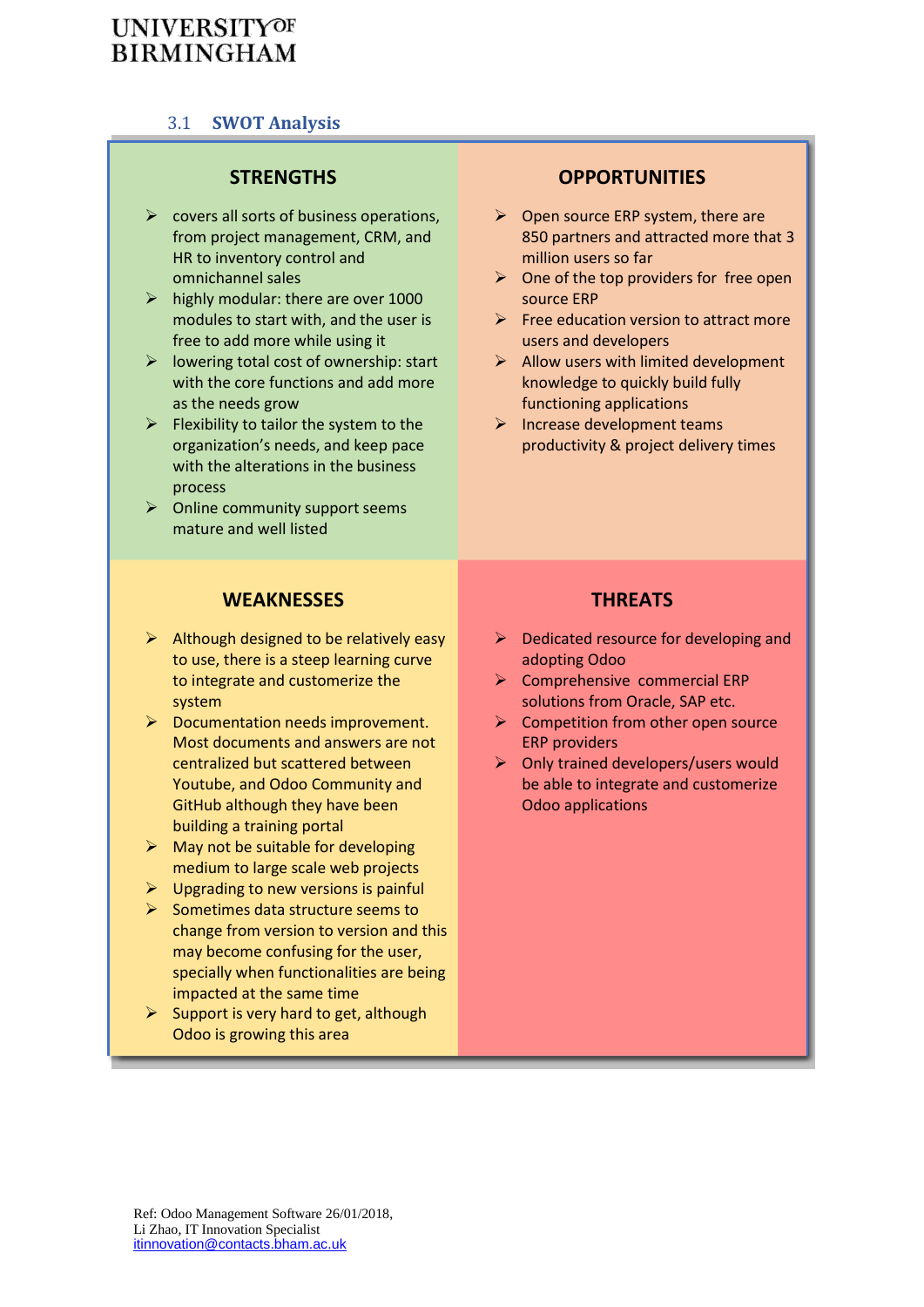# **4 Conclusion and Recommendations**

Odoo is an all-in-one open source management software which offers 30 core modules with 3000+ community apps that provides various functions to customize the business needs and automate the business processes. Odoo has a free open source community version and an enterprise version which charges a certain cost and provides more features and services. The open source model of Odoo has attracted thousands of developers and business experts to build all these apps, which now has 850 partners and attracted more that 3 million users so far.

As discussed in the sections before, the main features of Odoo including comprehensive and modular, low cost of ownership and no lock-in, customizable ad updated technology, has attracted customers of all sizes, and Odoo is claiming to be one of the top free open source ERP software.

Odoo enterprise version uses the per application per user per month subscription module, the cost of using Odoo will be quite expensive as more Odoo applications adopted and the growing number of users. Being a university with 6000+ employees, it doesn't work out economically and effectively to use Odoo as an overall business management application for the university. However, Odoo's wide choices of the applications will be useful for some smaller scale business management applications, for example, the annual leave management within the department. There are two major benefits when using Odoo to develop smaller scale business management applications:

- Efficient: Odoo applications are already developed, so they will save a lot of time and resources for development. The active open source community also provides a huge knowledge database and support. Odoo is highly modular, and flexible to extend.
- Economical: the cost of using Odoo in smaller scale and targeted area is very cheap, as the first app is free for customers.

Odoo has an education programme [\(https://www.odoo.com/page/education-program\)](https://www.odoo.com/page/education-program), which is free for teachers and students with unlimited database, apps and users. Odoo Education provides the real hand-on experience in business management software, and there are over 300 teachers already use Odoo in their teaching. Odoo Education could be used as a real business management software example in teaching business operation, logistics and business management subjects etc.. Odoo community version is an open source software, so students with technical backgrounds can also benefit from the Odoo community version by installing, customizing and developing for the Odoo community version.

| Area                                   | <b>Scoring</b><br>System                  | <b>Score</b> | Reason                                                                                                                                    |
|----------------------------------------|-------------------------------------------|--------------|-------------------------------------------------------------------------------------------------------------------------------------------|
| <b>Maturity</b>                        | $1 =$ Idea<br>$5 =$ Mainstream<br>Product | 5            | Odoo has 30 core modules and 3000+ community modules,<br>has a network of 850 partners and attracted more that 3<br>million users so far. |
| Technology<br>(Adoption<br>Timescales) | $1 = 3$ years<br>$5 = 3$ months           | 5            | Odoo is highly modular, it is quick to adopt for smaller scale<br>and targeted applications.                                              |
| <b>Business</b><br>Process             | $1 = 3$ years<br>$5 = 3$ months           | 4            | There is little to change in terms of business process,<br>although some training may be necessary.                                       |

# **5 Evaluation Matrix Scores**

Ref: Odoo Management Software 26/01/2018, Li Zhao, IT Innovation Specialist itinnovation@contacts.bham.ac.uk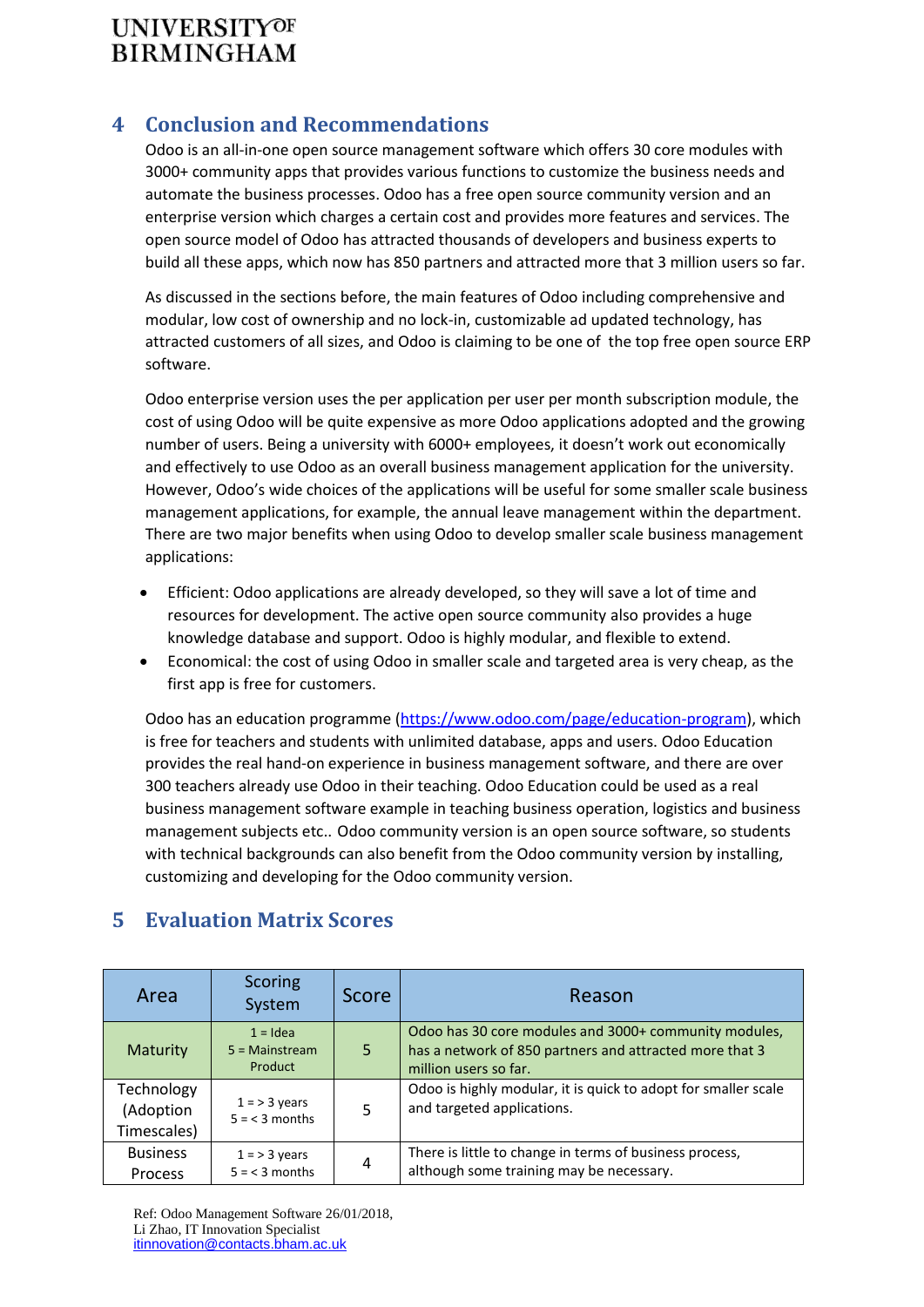| (Adoption<br>Timescales)                                                                                                                                                                         |                                                                             |                |                                                                                                                                                                                                                                                                                                                                                                                                                        |
|--------------------------------------------------------------------------------------------------------------------------------------------------------------------------------------------------|-----------------------------------------------------------------------------|----------------|------------------------------------------------------------------------------------------------------------------------------------------------------------------------------------------------------------------------------------------------------------------------------------------------------------------------------------------------------------------------------------------------------------------------|
| Adoption<br>Overview                                                                                                                                                                             | $1 = v$ long time<br>$5 = very short$                                       | $\overline{4}$ | Consider the technology and business adoption together, it<br>is relatively quick to adopt Odoo in small and targeted<br>application.                                                                                                                                                                                                                                                                                  |
| <b>Existing</b><br>Technology<br>(Impact)                                                                                                                                                        | $1 = v$ large impact<br>$5 =$ very little                                   | 5              | Odoo is not going to be the main business management<br>software for the university, but only for smaller scale and<br>targeted applications.                                                                                                                                                                                                                                                                          |
| <b>Resources</b><br>Required                                                                                                                                                                     | $1 = v$ large impact<br>$5 =$ very little                                   | 3              | Resources will be required for software customization and<br>training. When audio is used as educational resources,<br>lecturers will also need to set up the course material.                                                                                                                                                                                                                                         |
| Scope                                                                                                                                                                                            | 1=very difficult<br>5=very easy                                             | 3              | Aid can be used as educational resourced or customized as a<br>targeted business application                                                                                                                                                                                                                                                                                                                           |
| <b>Usability</b>                                                                                                                                                                                 | 1=very difficult<br>5=very easy                                             | 3              | It can be difficult to understand and choose from a large<br>number of applications. Start from the basic, gradually build<br>up, and always refer to the knowledge database and the<br>open source community.                                                                                                                                                                                                         |
| <b>Security</b>                                                                                                                                                                                  | $1 =$ very poor<br>$5 =$ excellent                                          | $\overline{3}$ | Using standard business application security measures                                                                                                                                                                                                                                                                                                                                                                  |
| Innovation<br>Value                                                                                                                                                                              | $1 =$ low innov.<br>$5 = high$ innov.                                       | $\overline{4}$ | It is innovative to use Odoo as an education resource for<br>business students and technical students. It can also be<br>effective in smaller scale and targeted applications.                                                                                                                                                                                                                                         |
| Cost<br><b>Effectiveness</b>                                                                                                                                                                     | 1=very expensive<br>5=very cost<br>effective                                | 3              | Odoo education is free to teachers and students. Odoo<br>Community is free with limited functions and support. Odoo<br>Enterprise is charged based on per app per user per month<br>model.                                                                                                                                                                                                                             |
| Adoption<br><b>Readiness</b><br><b>Score</b>                                                                                                                                                     | <20 - not ready<br>20-29 - emerging<br>30-39 - Adoptable<br>>39 Fully Ready | 33             | Odoo is an all-in-one open source management software<br>which offers 30 core modules with 3000+ community apps. It<br>is highly comprehensive and modular. Odoo Education could<br>be used as an educational resource for getting hands on<br>experience in business application. Odoo could also be<br>efficient and economical in developing the smaller scale and<br>targeted area applications in the university. |
| Note: Rows that have no highlight colour indicate the score value is not added to the adoption<br>readiness total. Instead, the overview score for that area is used as part of the total score. |                                                                             |                |                                                                                                                                                                                                                                                                                                                                                                                                                        |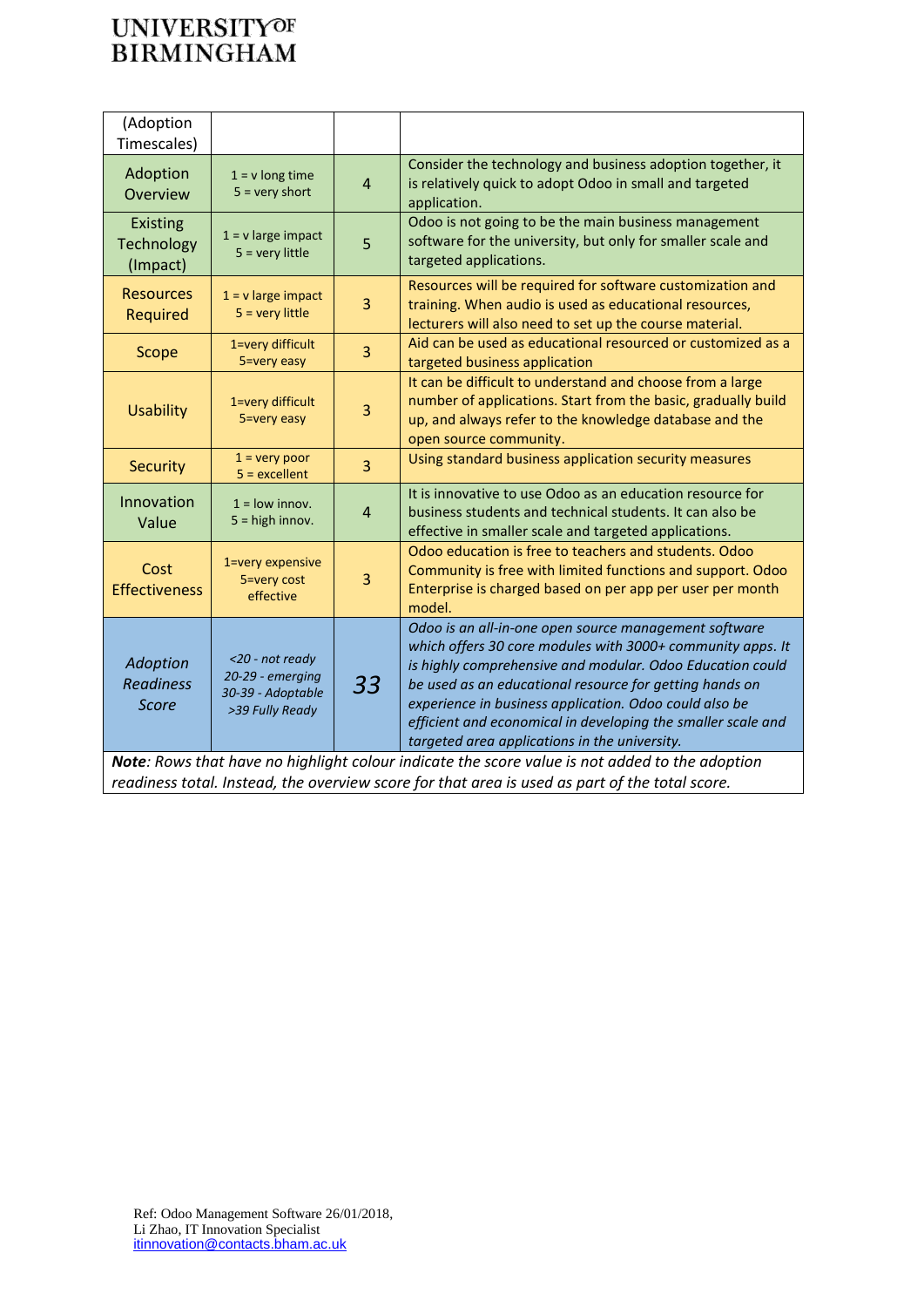# **Appendix I. Odoo Editions**

|                                 | Enterprise                 | Community                  |
|---------------------------------|----------------------------|----------------------------|
| General                         |                            |                            |
| Functional support              | V                          | ×                          |
| <b>Version Upgrades</b>         | $\checkmark$               | ×                          |
| <b>Bugfix Guarantee</b>         | $\boldsymbol{\nu}$         | ×                          |
| User interface                  |                            |                            |
| Desktop                         | $\checkmark$               | $\checkmark$               |
| Mobile version                  | $\mathbf v$                | ×                          |
| Studio                          |                            |                            |
| <b>Screen Customization</b>     | $\checkmark$               | ×                          |
| <b>Report Designer</b>          | $\mathbf v$                | $\boldsymbol{\ast}$        |
| Menus Editor                    | $\checkmark$               | ×                          |
| <b>Apps Creator</b>             | $\checkmark$               | $\boldsymbol{\ast}$        |
| Accounting                      |                            |                            |
| Invoicing & Payments            | $\checkmark$               | $\boldsymbol{\mathscr{C}}$ |
| <b>Full Accounting</b>          |                            | ×                          |
| <b>Project Management</b>       |                            |                            |
| <b>Tasks</b>                    | $\checkmark$               | V                          |
| Timesheets                      | $\checkmark$               | ×                          |
| Forecasts                       | $\boldsymbol{\nu}$         | $\boldsymbol{\ast}$        |
| <b>Sales Management</b>         |                            |                            |
| <b>CRM</b>                      | $\checkmark$               | $\checkmark$               |
| Sales                           | $\checkmark$               | V                          |
| <b>Customer Portal</b>          | $\checkmark$               | V                          |
| VoIP Integration                | $\checkmark$               | ×                          |
| eSignature                      | $\checkmark$               | ×                          |
| Subscriptions                   | $\boldsymbol{\nu}$         | ×                          |
| Digital products                | $\checkmark$               | ×                          |
| Helpdesk                        | $\boldsymbol{\mathcal{U}}$ | $\boldsymbol{\ast}$        |
| <b>Human Resources</b>          |                            |                            |
| <b>Employee Directory</b>       | $\checkmark$               | $\checkmark$               |
| Expenses                        | V                          | V                          |
| Leaves                          | V                          | V                          |
| Recruitments                    | $\checkmark$               | V                          |
| Appraisals                      | $\checkmark$               | $\boldsymbol{\ast}$        |
| Departments Dashboard           | $\checkmark$               | $\boldsymbol{\ast}$        |
| Inventory                       |                            |                            |
| <b>Inventory Management</b>     | $\checkmark$               | V                          |
| Purchase Management             | $\checkmark$               |                            |
| Barcode support                 | $\checkmark$               | $\boldsymbol{\ast}$        |
| Shipping: UPS, Fedex, DHL, USPS | $\checkmark$               | $\boldsymbol{\ast}$        |

Ref: Odoo Management Software 26/01/2018, Li Zhao, IT Innovation Specialist itinnovation@contacts.bham.ac.uk